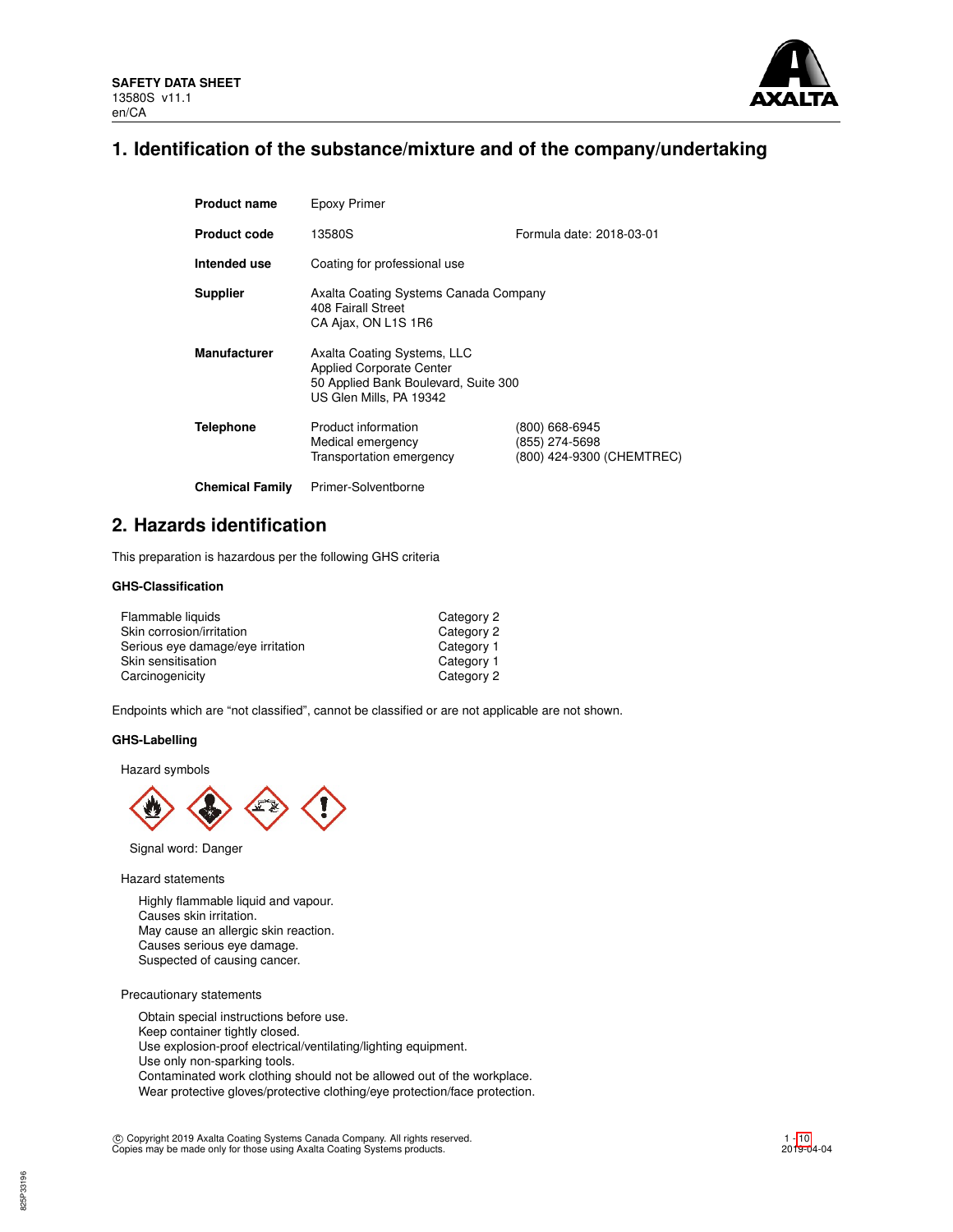

IF ON SKIN: Wash with plenty of soap and water. IF IN EYES: Rinse cautiously with water for several minutes. Remove contact lenses, if present and easy to do. Continue rinsing. IF exposed or concerned: Get medical advice/ attention. Immediately call a POISON CENTER/doctor. Specific treatment (see supplemental first aid instructions on this label). If skin irritation or rash occurs: Get medical advice/ attention. Store in a well-ventilated place. Keep cool. Store locked up. Dispose of contents/container in accordance with local regulations. Keep away from heat, hot surfaces, sparks, open flames and other ignition sources. No smoking. Ground and bond container and receiving equipment. Take action to prevent static discharges. Avoid breathing dust/ fume/ gas/ mist/ vapours/ spray. IF ON SKIN (or hair): Take off immediately all contaminated clothing. Rinse skin with water or shower. Take off immediately all contaminated clothing and wash it before reuse.

## **Other hazards which do not result in classification**

Intentional misuse by deliberately concentrating and inhaling the contents may be harmful or fatal.

**The following percentage of the mixture consists of ingredient(s) with unknown acute toxicity:** 2.2 %

# **3. Composition/information on ingredients**

Mixture of synthetic resins, pigments, and solvents

#### **Components**

| CAS-No.        | Chemical name                           | Concentration |
|----------------|-----------------------------------------|---------------|
| 13463-67-7     | Titanium dioxide                        | 10.8%         |
| $67 - 64 - 1$  | Acetone                                 | $5 - 10%$     |
| 13939-25-8     | Triphosphoric acid, aluminum salt (1:1) | $5 - 10%$     |
| 108-83-8       | Diisobutyl ketone                       | $3 - 7%$      |
| 13983-17-0     | Wollastonite                            | $3 - 7%$      |
| 98-56-6        | 4-chlorobenzotrifluoride                | $1 - 5%$      |
| 64742-95-6     | Aromatic hydrocarbon                    | 1 - 5%        |
| 25068-38-6     | Bisphenol-epichlorohydrin type polymer  | $1 - 5%$      |
| 26142-30-3     | Epichlorohydrin-polyglycol              | $1 - 5%$      |
| 71-36-3        | N-butyl alcohol                         | $1 - 5%$      |
| 95-63-6        | 1,2,4-trimethyl benzene                 | $0.5 - 1.5%$  |
| 19549-80-5     | 4,6-dimethyl-2-heptanone                | $0.5 - 1.5%$  |
| 110-43-0       | Methyl amyl ketone                      | $0.5 - 1.5%$  |
| $100 - 41 - 4$ | Ethylbenzene                            | 0.2%          |
| 1330-20-7      | Xylene                                  | $0.1 - 1.0\%$ |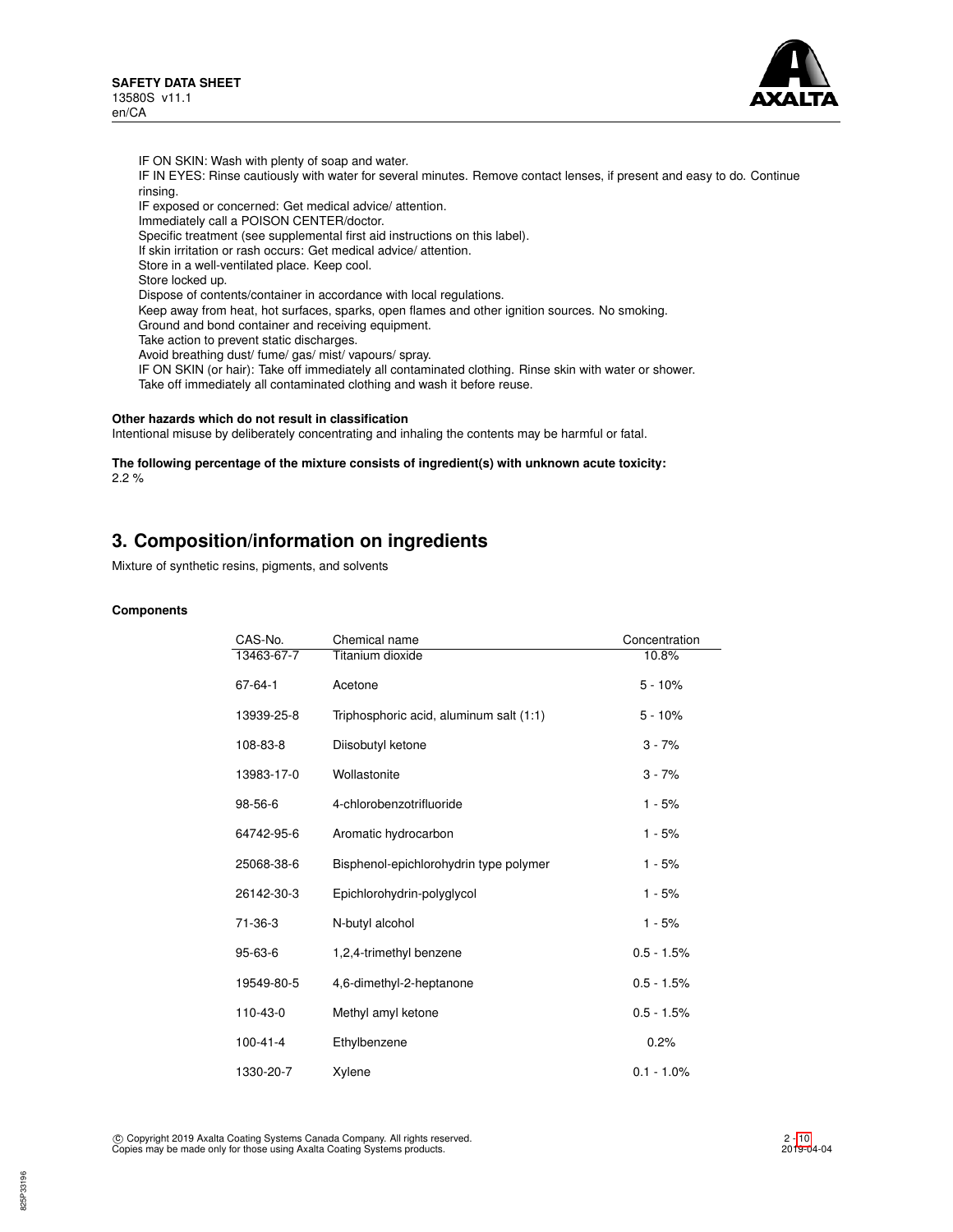

Actual concentration ranges withheld as a trade secret. Non-regulated ingredients 40 - 50%

# **4. First aid measures**

### **Eye contact**

Remove contact lenses. Irrigate copiously with clean, fresh water for at least 15 minutes, holding the eyelids apart. Seek medical advice.

### **Skin contact**

Do NOT use solvents or thinners. Take off all contaminated clothing immediately. Wash skin thoroughly with soap and water or use recognized skin cleanser. If skin irritation persists, call a physician.

#### **Inhalation**

Avoid inhalation of vapour or mist. Move to fresh air in case of accidental inhalation of vapours. If breathing is irregular or stopped, administer artificial respiration. If unconscious place in recovery position and seek medical advice. If symptoms persist, call a physician.

#### **Ingestion**

If swallowed, seek medical advice immediately and show this safety data sheet (SDS) or product label. Do NOT induce vomiting. Keep at rest.

#### **Most Important Symptoms/effects, acute and delayed**

#### **Inhalation**

May cause nose and throat irritation. May cause nervous system depression characterized by the following progressive steps: headache, dizziness, nausea, staggering gait, confusion, unconsciousness. Reports have associated repeated and prolonged overexposure to solvents with permanent brain and nervous system damage.

### **Ingestion**

May result in gastrointestinal distress.

### **Skin or eye contact**

May cause irritation or burning of the eyes. Repeated or prolonged liquid contact may cause skin irritation with discomfort and dermatitis.

## **Indication of Immediate medical attention and special treatment needed if necessary**

No data available on the product. See section 3 and 11 for hazardous ingredients found in the product.

# **5. Firefighting measures**

### **Suitable extinguishing media**

Universal aqueous film-forming foam, Carbon dioxide (CO2), Dry chemical

### **Extinguishing media which shall not be used for safety reasons**

High volume water jet

### **Hazardous combustion products**

CO, CO2, smoke, and oxides of any heavy metals that are reported in "Composition, Information on Ingredients" section.

### **Fire and Explosion Hazards**

Flammable liquid. Vapor/air mixture will burn when an ignition source is present.

## **Special Protective Equipment and Fire Fighting Procedures**

Full protective flameproof clothing should be worn as appropriate. Wear self-contained breathing apparatus for firefighting if necessary. In the event of fire, cool tanks with water spray. Do not allow run-off from fire fighting to enter public sewer systems or public waterways.

 c Copyright 2019 Axalta Coating Systems Canada Company. All rights reserved. Copies may be made only for those using Axalta Coating Systems products.

3 - [10](#page-9-0) 2019-04-04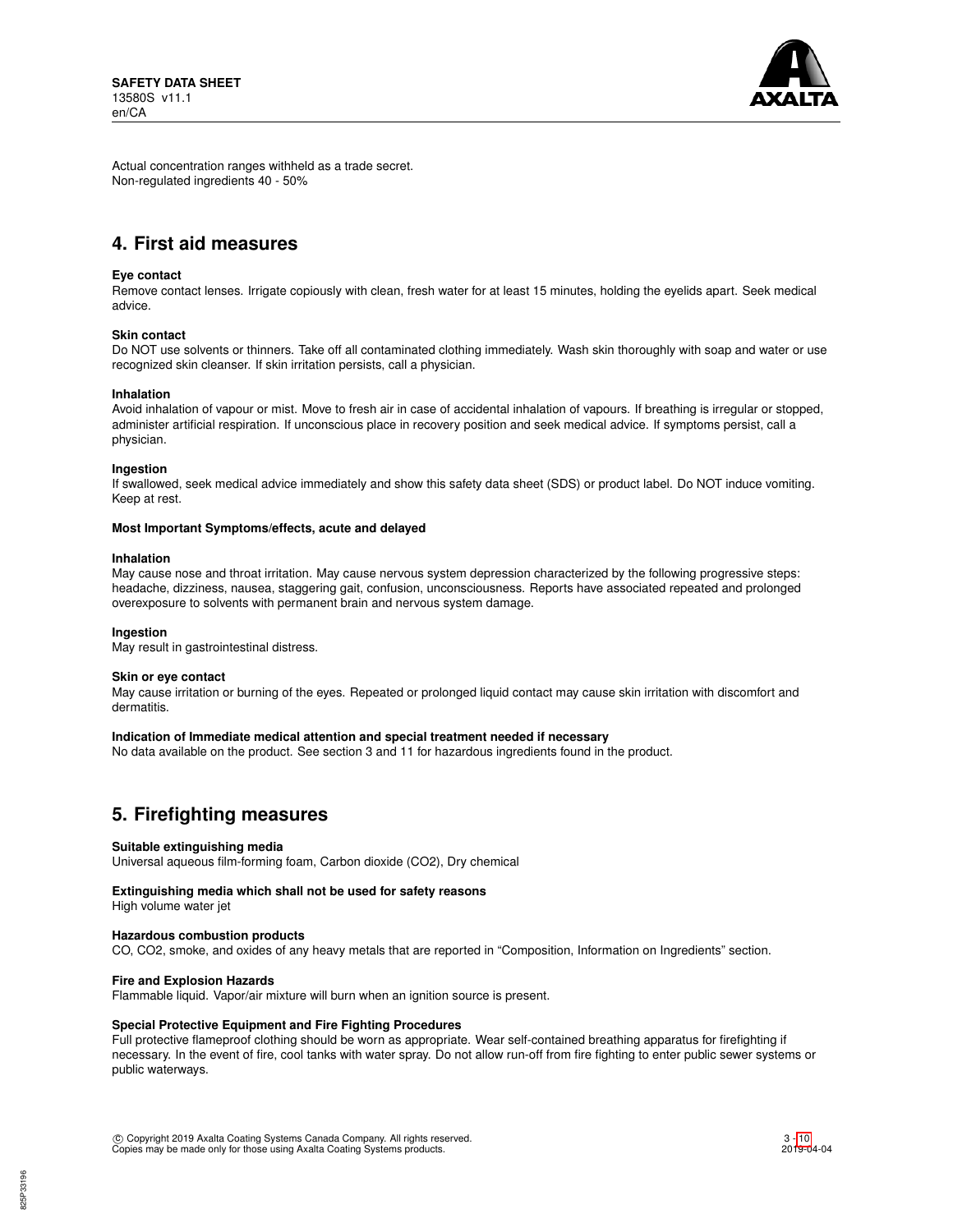

# **6. Accidental release measures**

### **Procedures for cleaning up spills or leaks**

Ventilate area. Remove sources of ignition. Prevent skin and eye contact and breathing of vapor. Wear a properly fitted air-purifying respirator with organic vapor cartridges (NIOSH approved TC-23C), eye protection, gloves and protective clothing. Confine, remove with inert absorbent, and dispose of properly.

## **Environmental precautions**

Do not let product enter drains. Notify the respective authorities in accordance with local law in the case of contamination of rivers, lakes or waste water systems.

# **7. Handling and storage**

## **Precautions for safe handling**

Observe label precautions. Keep away from heat, sparks, flame, static discharge and other sources of ignition. VAPORS MAY CAUSE FLASH FIRE. Close container after each use. Ground containers when pouring. Do not transfer contents to bottles or unlabeled containers. Wash thoroughly after handling and before eating or smoking. Do not store above 49 °C (120 °F). If material is a coating: do not sand, flame cut, braze or weld dry coating without a NIOSH approved air purifying respirator with particulate filters or appropriate ventilation , and gloves. Combustible dust clouds may be created where operations produce fine material (dust). Avoid formation of significant deposits of material as they may become airborne and form combustible dust clouds. Build up of fine material should be cleaned using gentle sweeping or vacuuming in accordance with best practices. Cleaning methods (e.g. compressed air) which can generate potentially combustible dust clouds should not be used. During baking at temperatures above 400℃, small amounts of hydrogen fluoride can be evolved; these amounts increase as temperatures increase. Hydrogen fluoride vapours are very toxic and cause skin and eye irritation. Above 430°C an explosive reaction may occur if finely divided fluorocarbon comes into contact with metal powder (aluminium or magnesium). Operations such as grinding, buffing or grit blasting may generate such mixtures. Avoid any dust buildup with fluorocarbons and metal mixtures.

## **Advice on protection against fire and explosion**

Solvent vapours are heavier than air and may spread along floors. Vapors may form explosive mixtures with air and will burn when an ignition source is present. Always keep in containers of same material as the original one. Never use pressure to empty container: container is not a pressure vessel. The accumulation of contaminated rags may result in spontaneous combustion. Good housekeeping standards and regular safe removal of waste materials will minimize the risks of spontaneous combustion and other fire hazards.

### **Storage**

### **Requirements for storage areas and containers**

Observe label precautions. Store in a dry, well ventilated place away from sources of heat, ignition and direct sunlight. No smoking. Prevent unauthorized access. Containers which are opened must be carefully resealed and kept upright to prevent leakage.

### **Advice on common storage**

Store separately from oxidizing agents and strongly alkaline and strongly acidic materials.

# **8. Exposure controls/personal protection**

### **Engineering controls and work practices**

Provide adequate ventilation.This should be achieved by a good general extraction and -if practically feasible- by the use of a local exhaust ventilation.If these are not sufficient to maintain concentrations of particulates and solvent vapour below the OEL, suitable respiratory protection must be worn.

## **National occupational exposure limits**

| CAS-No.    | Chemical name    | Source Time                             | Tvpe                      | Value<br>Note                             |
|------------|------------------|-----------------------------------------|---------------------------|-------------------------------------------|
| 13463-67-7 | Titanium dioxide | OSHA 8 hr                               | TWA                       | <b>Total Dust</b><br>$15 \,\mathrm{mq/m}$ |
| 67-64-1    | Acetone          | ACGIH 15 min<br>ACGIH 8 hr<br>OSHA 8 hr | STEL<br>TWA<br><b>TWA</b> | 750 ppm<br>500 ppm<br>1,000 ppm           |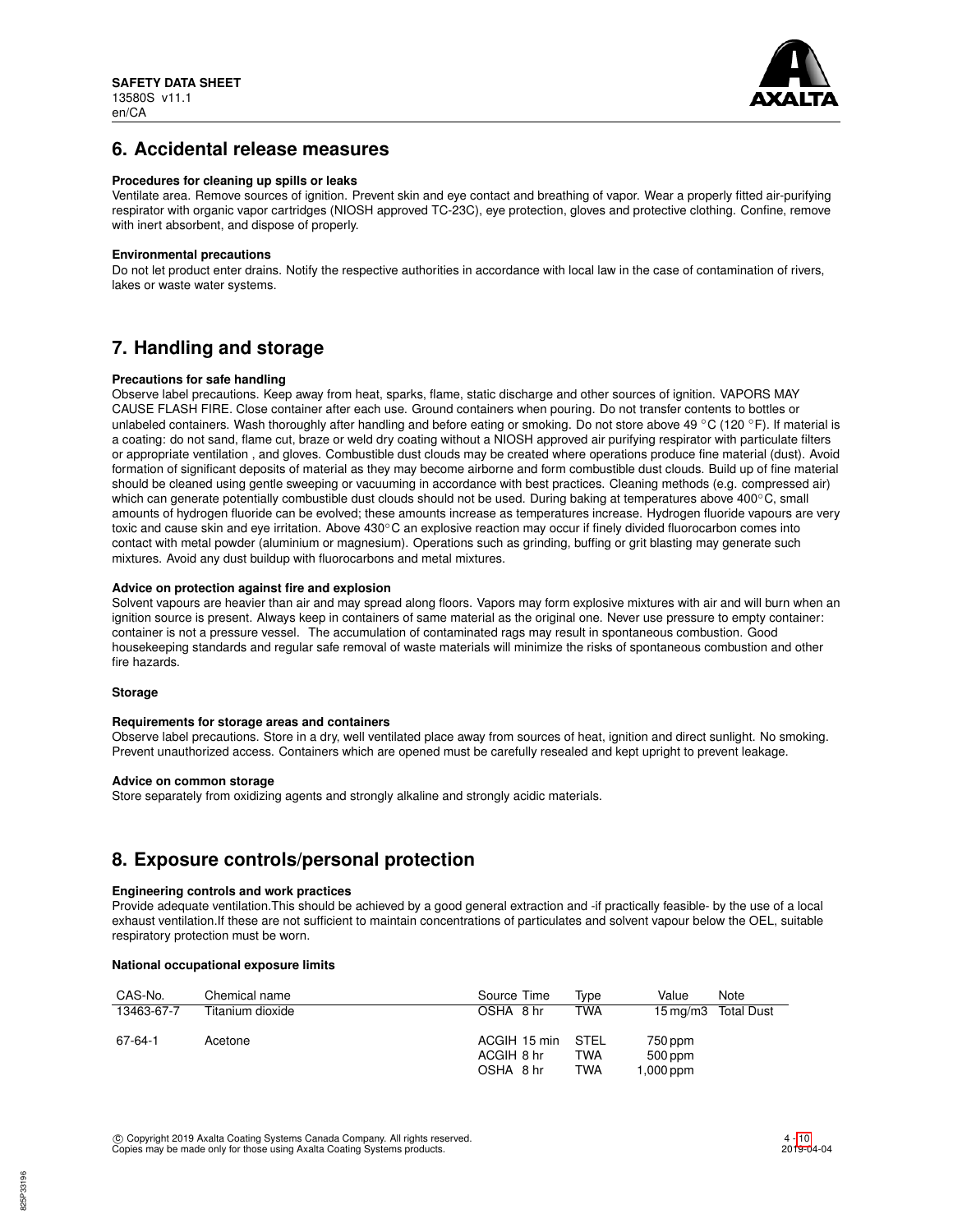### **SAFETY DATA SHEET** 13580S v11.1



| CAS-No.        | Chemical name                           | Source Time                             | Type                                    | Value                           | Note               |
|----------------|-----------------------------------------|-----------------------------------------|-----------------------------------------|---------------------------------|--------------------|
| 13939-25-8     | Triphosphoric acid, aluminum salt (1:1) | <b>ACGIH</b>                            | TWA                                     | $2 \,\mathrm{mg/m}$             | Respirable<br>Dust |
| 108-83-8       | Diisobutyl ketone                       | ACGIH 8 hr<br>OSHA 8 hr                 | <b>TWA</b><br><b>TWA</b>                | 25 ppm<br>50 ppm                |                    |
| 71-36-3        | N-butyl alcohol                         | ACGIH 8 hr<br>OSHA 8 hr                 | <b>TWA</b><br><b>TWA</b>                | 20 ppm<br>$100$ ppm             |                    |
| $95 - 63 - 6$  | 1,2,4-trimethyl benzene                 | ACGIH 8 hr<br>OSHA 8 hr                 | <b>TWA</b><br><b>TWA</b>                | 25 ppm<br>25 ppm                |                    |
| 110-43-0       | Methyl amyl ketone                      | ACGIH 8 hr<br>OSHA 8 hr                 | <b>TWA</b><br><b>TWA</b>                | 50 ppm<br>$100$ ppm             |                    |
| $100 - 41 - 4$ | Ethylbenzene                            | ACGIH 8 hr<br>OSHA 8 hr                 | <b>TWA</b><br><b>TWA</b>                | 20 ppm<br>$100$ ppm             |                    |
| 1330-20-7      | Xylene                                  | ACGIH 15 min<br>ACGIH 8 hr<br>OSHA 8 hr | <b>STEL</b><br><b>TWA</b><br><b>TWA</b> | 150 ppm<br>$100$ ppm<br>100 ppm |                    |

## **Glossary**

CEIL Ceiling exposure limit

STEL Short term exposure limit

TWA Time weighted average

TWAE Time-Weighted Average

## **Protective equipment**

Personal protective equipment should be worn to prevent contact with eyes, skin or clothing.

## **Respiratory protection**

Do not breathe vapors or mists. Wear a properly fitted air-purifying respirator with organic vapor cartridges (NIOSH approved TC-23C) and particulate filter (NIOSH TC-84A) during application and until all vapors and spray mists are exhausted. In confined spaces, or in situations where continuous spray operations are typical, or if proper air-purifying respirator fit is not possible, wear a positive pressure, supplied-air respirator (NIOSH TC-19C). In all cases, follow respirator manufacturer's directions for respirator use. Do not permit anyone without protection in the painting area.

## **Eye protection**

Desirable in all industrial situations. Goggles are preferred to prevent eye irritation. If safety glasses are substituted, include splash guard or side shields.

### **Skin and body protection**

Neoprene gloves and coveralls are recommended.

### **Hygiene measures**

Wash skin thoroughly with soap and water or use recognized skin cleanser. Do NOT use solvents or thinners.

## **Environmental exposure controls**

Do not let product enter drains.

# **9. Physical and chemical properties**

### **Appearance**

**Form:** liquid **Colour:** grey

Flash point  $\vert -1 \vert ^{\circ}$  C

c Copyright 2019 Axalta Coating Systems Canada Company. All rights reserved. Copies may be made only for those using Axalta Coating Systems products.

5 - [10](#page-9-0)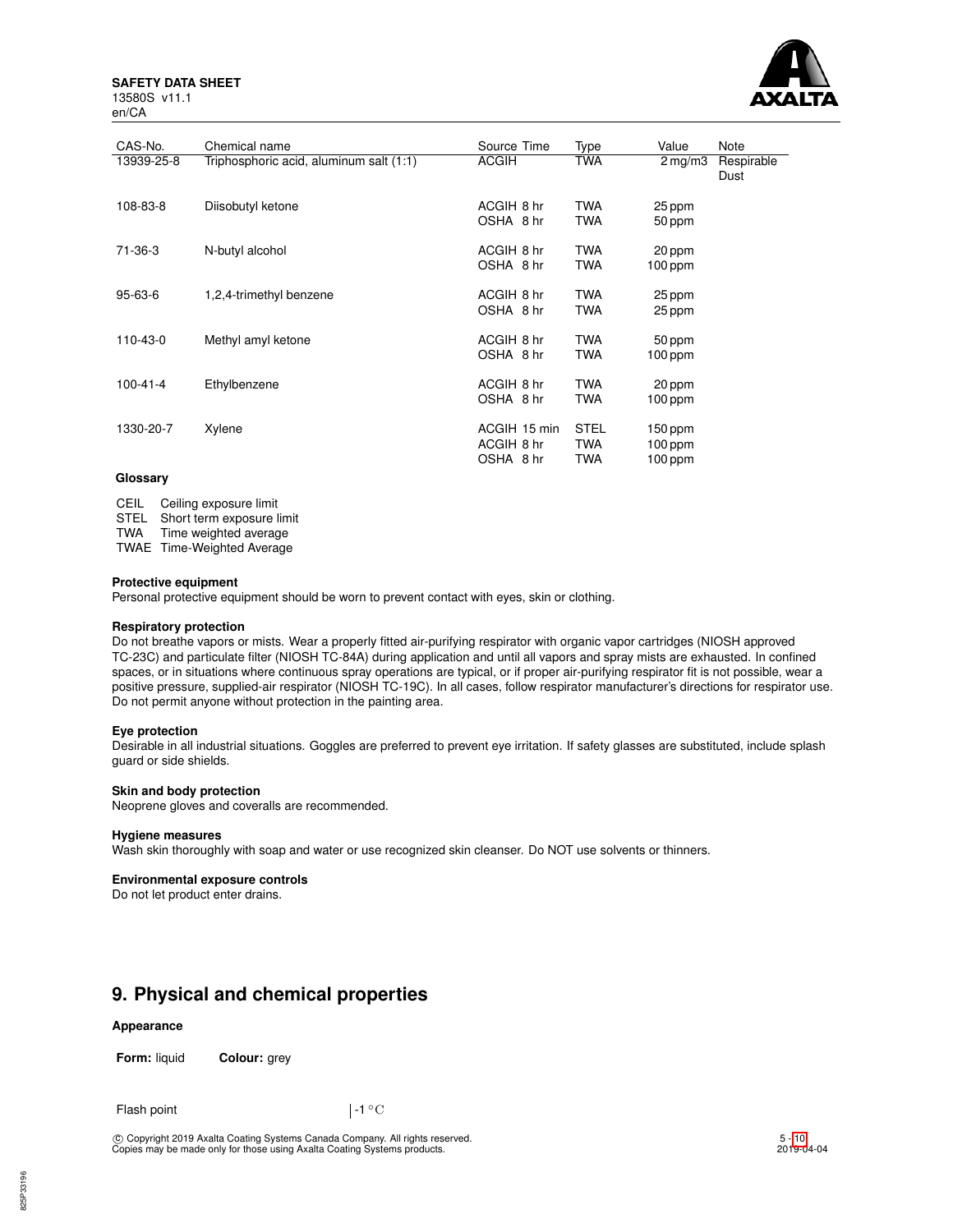

| Lower Explosive Limit                          | 0.8%                        |                  |
|------------------------------------------------|-----------------------------|------------------|
| <b>Upper Explosive Limit</b>                   | 12.8%                       |                  |
| Evaporation rate                               | Slower than Ether           |                  |
| Vapor pressure of principal solvent            | 20.8 hPa                    |                  |
| Solubility of Solvent In Water                 | moderate                    |                  |
| Vapor density of principal solvent $(Air = 1)$ | 2                           |                  |
| Approx. Boiling Range                          | $56^{\circ}$ C              |                  |
| Approx. Freezing Range                         | $-95 - 1843 °C$             |                  |
| Gallon Weight (Ibs/gal)                        | 11.8                        |                  |
| <b>Specific Gravity</b>                        | 1.41                        |                  |
| Percent Volatile By Volume                     | 48.88%                      |                  |
| Percent Volatile By Weight                     | 29.37%                      |                  |
| Percent Solids By Volume                       | 51.12%                      |                  |
| Percent Solids By Weight                       | 70.63%                      |                  |
| pH (waterborne systems only)                   | Not applicable              |                  |
| Partition coefficient: n-octanol/water         | No data available           |                  |
| Ignition temperature                           | $301\,{}^{\circ}\mathrm{C}$ | <b>DIN 51794</b> |
| Decomposition temperature                      | Not applicable.             |                  |
| Viscosity (23 $^{\circ}{\rm C}$ )              | Not applicable.             | ISO 2431-1993    |
|                                                |                             |                  |

# **10. Stability and reactivity**

## **Stability**

Stable

# **Conditions to avoid**

Stable under recommended storage and handling conditions (see section 7).

### **Materials to avoid**

None reasonably foreseeable.

### **Hazardous decomposition products**

In the event of fire Carbon monoxide, fluorinated hydrocarbons, hydrogen fluoride, nitrogen oxides may be formed.

### **Hazardous Polymerization**

Will not occur.

### **Sensitivity to Static Discharge**

Solvent vapors in air may explode if static grounding and bonding is not used during transfer of this product.

### **Sensitivity to Mechanical Impact**

None known.

# **11. Toxicological information**

## **Information on likely routes of exposure**

#### **Inhalation**

May cause nose and throat irritation. May cause nervous system depression characterized by the following progressive steps: headache, dizziness, nausea, staggering gait, confusion, unconsciousness. Reports have associated repeated and prolonged overexposure to solvents with permanent brain and nervous system damage. The thermal decomposition vapours of fluorinated polymers may cause polymer fume fever with flu-like symptoms in humans, especially when smoking contaminated tobacco.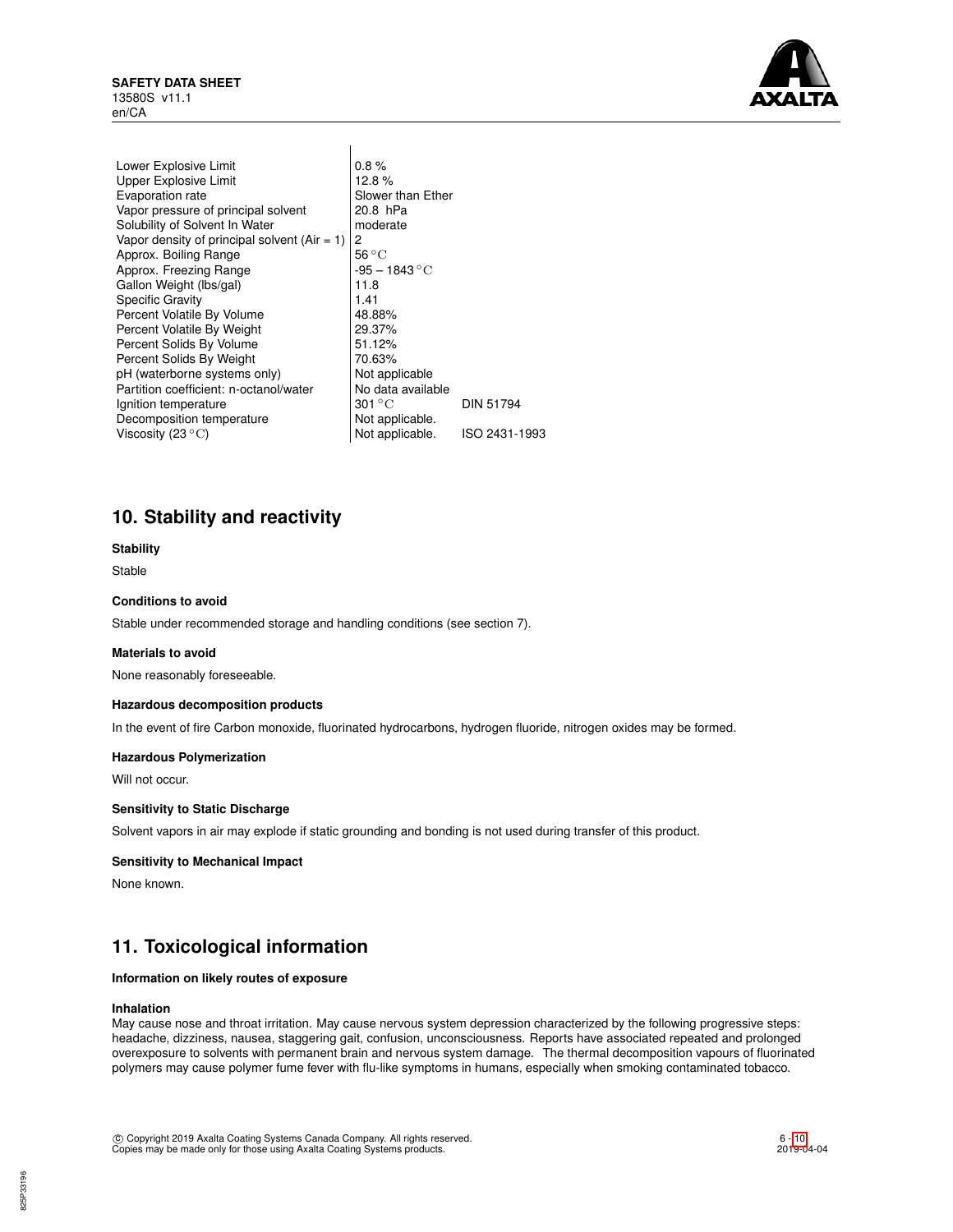

# **Ingestion**

May result in gastrointestinal distress.

## **Skin or eye contact**

May cause irritation or burning of the eyes. Repeated or prolonged liquid contact may cause skin irritation with discomfort and dermatitis.

**Delayed and immediate effects and also chronic effects from short and long term exposure:**

### **Acute oral toxicity** not hazardous

## **Acute dermal toxicity** not hazardous

## **Acute inhalation toxicity**

not hazardous

% of unknown composition: 2.2 %

## **Skin corrosion/irritation**

| Acetone                                | Category 3 |
|----------------------------------------|------------|
| Wollastonite                           | Category 3 |
| 4-chlorobenzotrifluoride               | Category 2 |
| Aromatic hydrocarbon                   | Category 3 |
| Bisphenol-epichlorohydrin type polymer | Category 2 |
| N-butyl alcohol                        | Category 2 |
| 1,2,4-trimethyl benzene                | Category 2 |
| Ethylbenzene                           | Category 2 |
| Xylene                                 | Category 2 |

### **Serious eye damage/eye irritation**

| Acetone                                 | Category 2A |
|-----------------------------------------|-------------|
| Triphosphoric acid, aluminum salt (1:1) | Category 2A |
| Wollastonite                            | Category 2B |
| 4-chlorobenzotrifluoride                | Category 2A |
| Bisphenol-epichlorohydrin type polymer  | Category 2A |
| N-butyl alcohol                         | Category 1  |
| 1,2,4-trimethyl benzene                 | Category 2A |
| Xylene                                  | Category 2A |
|                                         |             |

## **Respiratory sensitisation**

Not classified according to GHS criteria

## **Skin sensitisation**

| Bisphenol-epichlorohydrin type polymer Category 1 |            |
|---------------------------------------------------|------------|
| Epichlorohydrin-polyglycol                        | Category 1 |

## **Germ cell mutagenicity**

Not classified according to GHS criteria

# **Carcinogenicity**

| Titanium dioxide Category 2 |            |
|-----------------------------|------------|
| Ethylbenzene                | Category 2 |

c Copyright 2019 Axalta Coating Systems Canada Company. All rights reserved. Copies may be made only for those using Axalta Coating Systems products.

7 - [10](#page-9-0)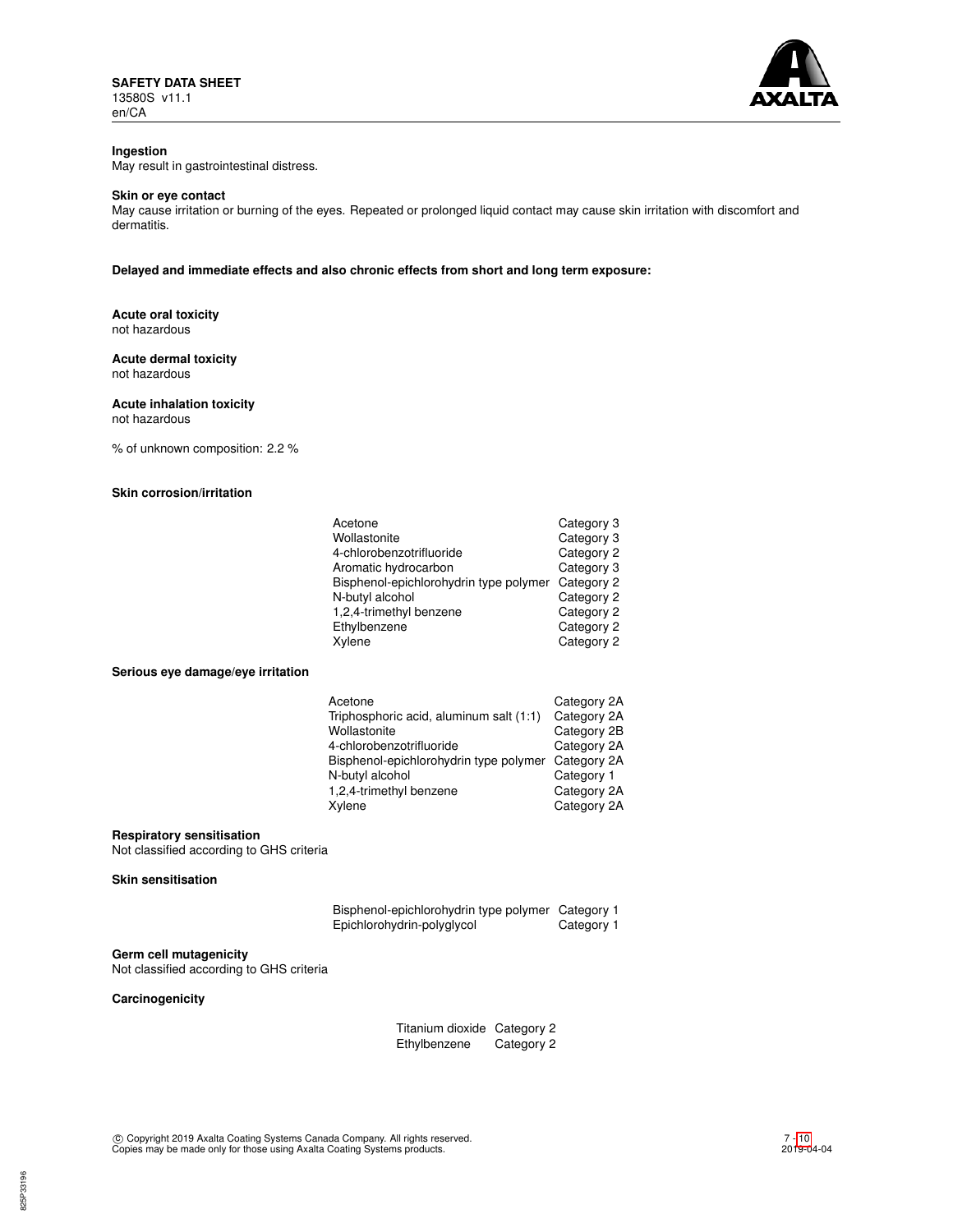**SAFETY DATA SHEET** 13580S v11.1 en/CA



#### **Toxicity for reproduction** Not classified according to GHS criteria

**Target Organ Systemic Toxicant - Single exposure** Not classified according to GHS criteria

# **Target Organ Systemic Toxicant - Repeated exposure**

Not classified according to GHS criteria

## **Aspiration toxicity**

Not classified according to GHS criteria

# **Numerical measures of toxicity (acute toxicity estimation (ATE),etc. )**

No information available.

## **Symptoms related to the physical, chemical and toxicological characteristics**

Exposure to component solvents vapours concentration in excess of the stated occupational exposure limit may result in adverse health effect such as mucous membrane and respiratory system irritation and adverse effect on kidney, liver and central nervous system. Symptoms and signs include headache, dizziness, fatigue, muscular weakness, drowsiness and in extreme cases, loss of consciousness. Through skin resorbtion, solvents can cause some of the effects described here. Repeated or prolonged contact with the preparation may cause removal of natural fat from the skin resulting in non-allergic contact dermatitis and absorption through the skin. The liquid splashed in the eyes may cause irritation and reversible damage. Based on the properties of the epoxy constituent(s) and considering toxicological data on similar preparations, this preparation may be a skin sensitiser and an irritant. Low molecular epoxy constituents are irritating to eyes, mucous membranes and skin. Repeated skin contact may lead to irritation and to sensitization, possibly with cross-sensitization to other epoxies. Avoid skin and eye contact. Avoid inhalation of vapour or mist.

# **12. Ecological information**

There are no data available on the product itself. The product should not be allowed to enter drains or watercourses.

# **13. Disposal considerations**

## **Provincial Waste Classification**

Check appropriate provincial and local waste disposal regulations for proper classifications.

## **Waste Disposal Method**

Do not allow material to contaminate ground water systems. Incinerate or otherwise dispose of waste material in accordance with Federal, State, Provincial, and local requirements. Do not incinerate in closed containers.

# **14. Transport information**

**International transport regulations**

| <b>IMDG (Sea transport)</b><br>UN number:<br>Proper shipping name:                               | 1263<br>PAINT |
|--------------------------------------------------------------------------------------------------|---------------|
| Hazard Class:<br>Subsidiary Hazard Class: Not applicable.<br>Packing group:<br>Marine Pollutant: | 3<br>Ш<br>no  |
| <b>ICAO/IATA (Air transport)</b><br>UN number:<br>Proper shipping name:                          | 1263<br>PAINT |

Hazard Class: 3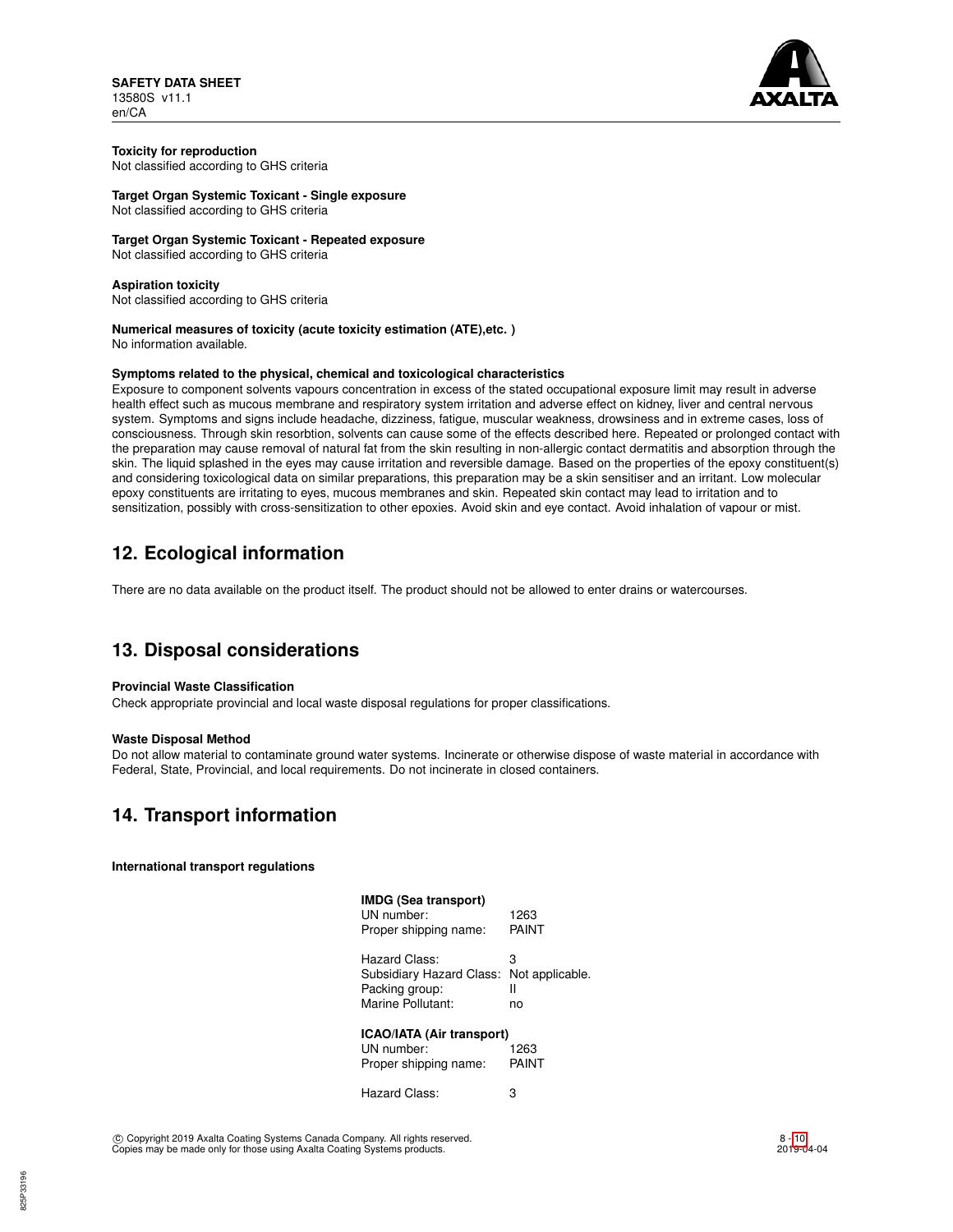

| Subsidiary Hazard Class: Not applicable.<br>Packing group:                  | Ш             |
|-----------------------------------------------------------------------------|---------------|
| TDG<br>UN number:<br>Proper shipping name:                                  | 1263<br>PAINT |
| Hazard Class:<br>Subsidiary Hazard Class: Not applicable.<br>Packing group: | з             |

## **Matters needing attention for transportation**

Confirm that there is no breakage, corrosion, or leakage from the container before shipping. Be sure to prevent damage to cargo by loading so as to avoid falling, dropping, or collapse. Ship in appropriate containers with denotation of the content in accordance with the relevant statutes and rules.

# **15. Regulatory information**

### **TSCA Status**

In compliance with TSCA Inventory requirements for commercial purposes.

## **DSL Status**

Product is not DSL listed because one or more ingredients are not on the DSL inventory.

## **Photochemical Reactivity**

Photochemically reactive

## **Regulatory information**

|                  |                                      | <b>EPCRA</b> |           |     | CERCLA      | CAA |           |            |
|------------------|--------------------------------------|--------------|-----------|-----|-------------|-----|-----------|------------|
| CAS#             | Ingredient                           | 302          | TPQ       | RQ  | 311/312     | 313 | RQ(lbs)   | <b>HAP</b> |
| 13463-67-7       | Titanium dioxide                     | N            | NR        | ΝR  | A           | N   | ΝR        | N          |
| 67-64-1          | Acetone                              | N            | ΝR        | ΝR  | A.C.F       | N   | 5.000     | N          |
| 13939-25-8       | Triphosphoric<br>acid,<br>alu-       | N            | <b>NR</b> | NR. | N           | N   | <b>NR</b> | N          |
|                  | minum salt $(1:1)$                   |              |           |     |             |     |           |            |
| 108-83-8         | Diisobutyl ketone                    | N            | ΝR        | NR. | C.F         | N   | NR.       | N          |
|                  | 13983-17-0 Wollastonite              | N            | ΝR        | NR. | A.C.F.N.P.R | N   | NR.       | N          |
|                  | 98-56-6 4-chlorobenzotrifluoride     | N            | ΝR        | NR. | C.F.P       | N   | ΝR        | N          |
|                  | 64742-95-6 Aromatic hydrocarbon      | N            | ΝR        | NR. | A,C,F       | N   | ΝR        | N          |
|                  | 25068-38-6 Bisphenol-epichlorohydrin | N            | ΝR        | NR. | A.C.F.N.P.R | N   | ΝR        | N          |
|                  | type polymer                         |              |           |     |             |     |           |            |
| 26142-30-3       | Epichlorohydrin-polyglycol           | N            | ΝR        | NR. | <b>NA</b>   | N   | ΝR        | N          |
|                  | 71-36-3 N-butyl alcohol              | N            | ΝR        | NR. | A, C, F     | Υ   | 5.000     | N          |
|                  | 95-63-6 1,2,4-trimethyl benzene      | N            | ΝR        | ΝR  | A,C         | Υ   | <b>NR</b> | N          |
|                  | 19549-80-5 4,6-dimethyl-2-heptanone  | N            | ΝR        | ΝR  | <b>NA</b>   | N   | <b>NR</b> | N          |
| 110-43-0         | Methyl amyl ketone                   | N            | ΝR        | ΝR  | A,C,F       | Ν   | ΝR        | N          |
|                  | 100-41-4 Ethylbenzene                | N            | ΝR        | NR. | A,C,F       | Υ   | 1.000     | Υ          |
| 1330-20-7 Xylene |                                      | N            | <b>NR</b> | ΝR  | A,C,F       | Υ   | 100       | Υ          |

## **Key:**

| <b>EPCRA</b>                         | Emergency Planning and Community Right-to-know Act (aka Title III, SARA) |                                            |  |  |  |  |
|--------------------------------------|--------------------------------------------------------------------------|--------------------------------------------|--|--|--|--|
| 302                                  | Extremely hazardous substances                                           |                                            |  |  |  |  |
| 311/312 Categories $F =$ Fire Hazard | R = Reactivity Hazard<br>P = Pressure Related Hazard                     | $A = Acute Hazard$<br>$C =$ Chronic Hazard |  |  |  |  |